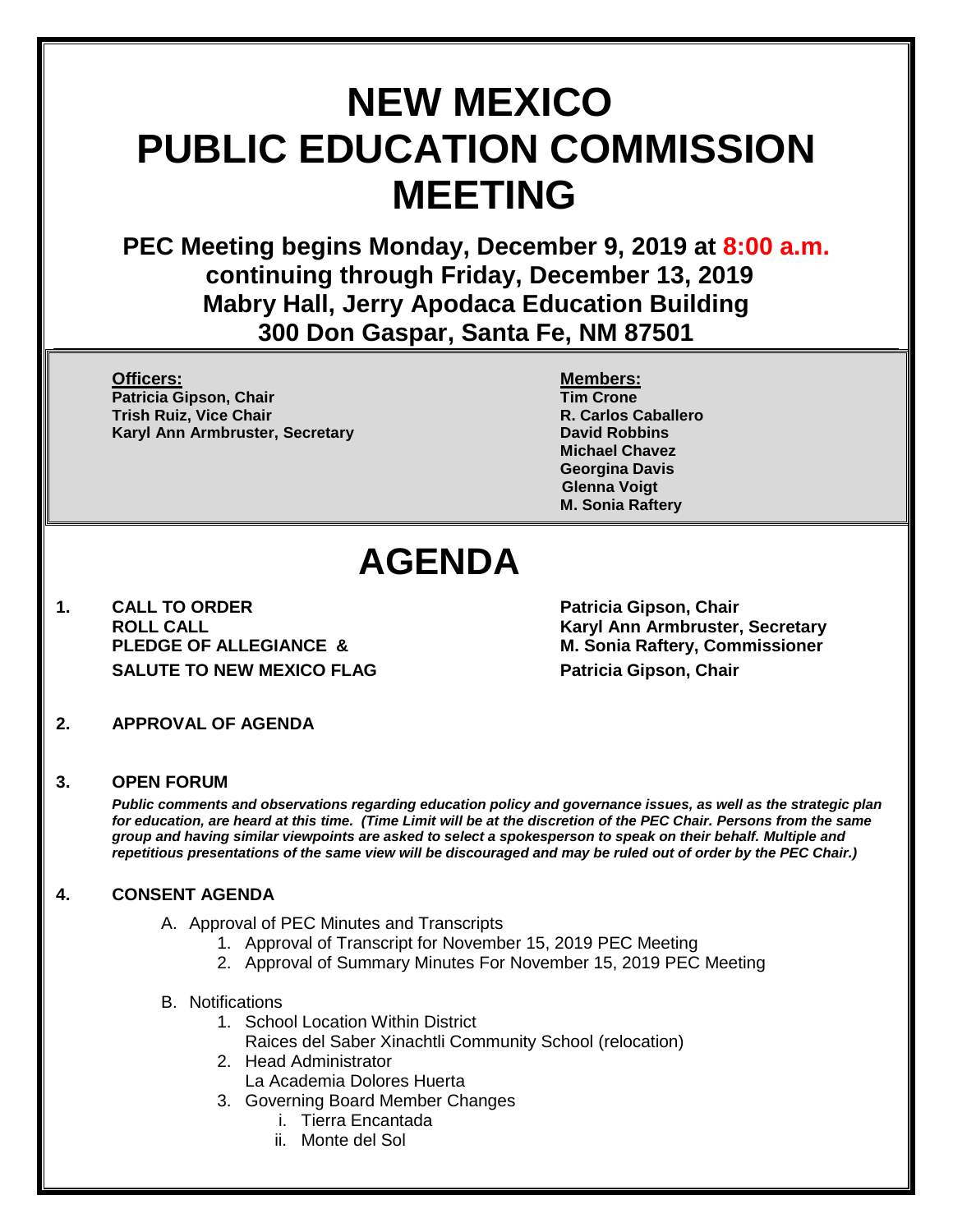#### **5. DISCUSSION AND ACTION ON CHARTER SCHOOL RENEWAL APPLICATIONS**

## **MONDAY, December 9, 2019**

#### **A. Albuquerque Institute of Mathematics and Science @ UNM (Albuquerque)**

- 1. Public Education Department Evaluation
- 2. School Comments (15 minutes)
- 3. Public Comment (8 minutes)
- 4. PEC Questions
- 5. Vote on Renewal

#### **B. Albuquerque School of Excellence (Albuquerque)**

- 1. Public Education Department Evaluation
- 2. School Comments (15 minutes)
- 3. Public Comment (8 minutes)
- 4. PEC Questions
- 5. Vote on Renewal

#### **C. South Valley Preparatory School (Albuquerque)**

- 1. Public Education Department Evaluation
- 2. School Comments (15 minutes)
- 3. Public Comment (8 minutes)
- 4. PEC Questions
- 5. Vote on Renewal

#### **D. The MASTERS Program (Santa Fe)**

- 1. Public Education Department Evaluation
- 2. School Comments (15 minutes)
- 3. Public Comment (8 minutes)
- 4. PEC Questions
- 5. Vote on Renewal

## **TUESDAY, December 10, 2019**

#### **E. 21st Century Public Academy (Albuquerque)**

- 1. Public Education Department Evaluation
- 2. School Comments (15 minutes)
- 3. Public Comment (8 minutes)
- 4. PEC Questions
- 5. Vote on Renewal

#### **F. The ASK Academy (Rio Rancho)**

- 1. Public Education Department Evaluation
- 2. School Comments (15 minutes)
- 3. Public Comment (8 minutes)
- 4. PEC Questions
- 5. Vote on Renewal

#### **G. Las Montañas Charter High School (Las Cruces)**

- 1. Public Education Department Evaluation
- 2. School Comments (15 minutes)
- 3. Public Comment (8 minutes)
- 4. PEC Questions
- 5. Vote on Renewal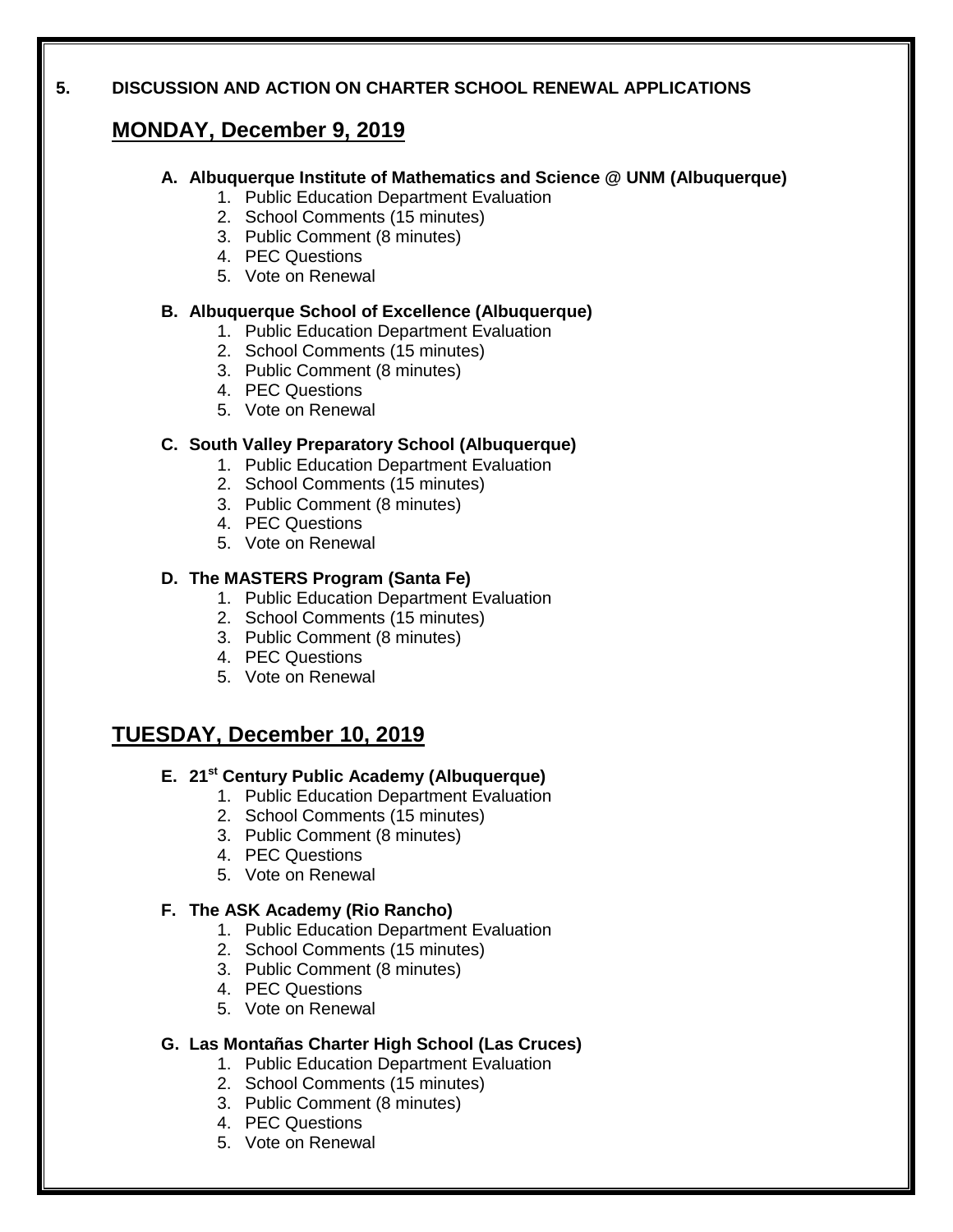#### **H. Monte Del Sol Charter School (Santa Fe)**

- 1. Public Education Department Evaluation
- 2. School Comments (15 minutes)
- 3. Public Comment (8 minutes)
- 4. PEC Questions
- 5. Vote on Renewal

## **WEDNESDAY, December 11, 2019**

#### **I. The Montessori Elementary and Middle School (Albuquerque)**

- 1. Public Education Department Evaluation
- 2. School Comments (15 minutes)
- 3. Public Comment (8 minutes)
- 4. PEC Questions
- 5. Vote on Renewal

#### **J. Albuquerque Sign Language Academy (Albuquerque)**

- 1. Public Education Department Evaluation
- 2. School Comments (15 minutes)
- 3. Public Comment (8 minutes)
- 4. PEC Questions
- 5. Vote on Renewal

#### **K. DZIŁ DITŁ'OOÍ SCHOOL OF EMPOWERMENT ACTION AND PERSEVERANCE (DEAP) (Navajo)**

- 1. Public Education Department Evaluation
- 2. School Comments (15 minutes)
- 3. Public Comment (8 minutes)
- 4. PEC Questions
- 5. Vote on Renewal

#### **L. Tierra Encantada (Santa Fe)**

- 1. Public Education Department Evaluation
- 2. School Comments (15 minutes)
- 3. Public Comment (8 minutes)
- 4. PEC Questions
- 5. Vote on Renewal

## **THURSDAY, December 12, 2019**

#### **M. Albuquerque Bilingual Academy (Albuquerque)**

- 1. Public Education Department Evaluation
- 2. School Comments (15 minutes)
- 3. Public Comment (8 minutes)
- 4. PEC Questions
- 5. Vote on Renewal

#### **N. Sandoval Academy of Bilingual Education (Rio Rancho)**

- 1. Public Education Department Evaluation
- 2. School Comments (15 minutes)
- 3. Public Comment (8 minutes)
- 4. PEC Questions
- 5. Vote on Renewal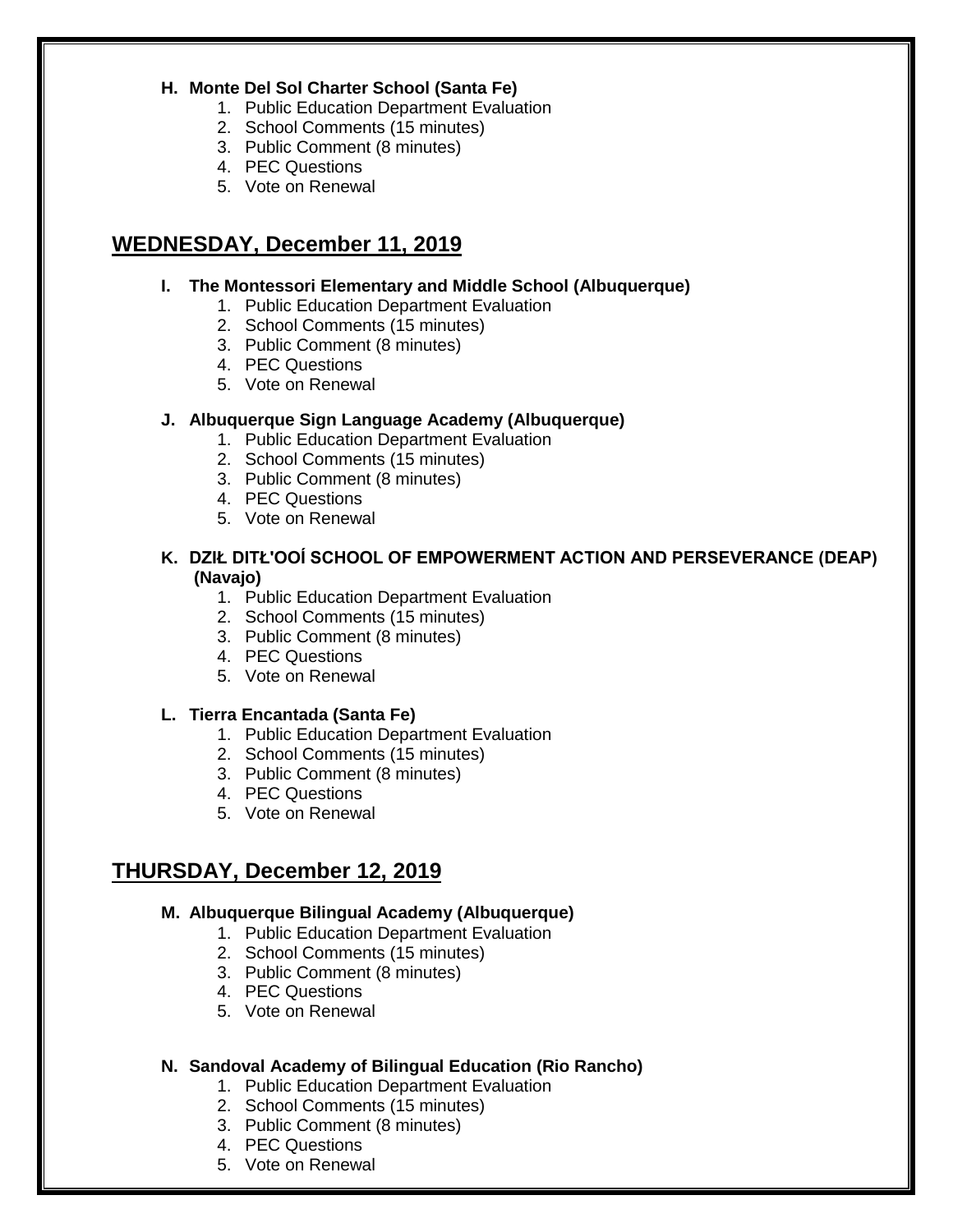#### **O. Amy Biehl Charter High School (Albuquerque)**

- 1. Public Education Department Evaluation
- 2. School Comments (15 minutes)
- 3. Public Comment (8 minutes)
- 4. PEC Questions
- 5. Vote on Renewal

#### **P. Turquoise Trail Charter School (Santa Fe)**

- 1. Public Education Department Evaluation
- 2. School Comments (15 minutes)
- 3. Public Comment (8 minutes)
- 4. PEC Questions
- 5. Vote on Renewal

## **FRIDAY, December 13, 2019**

#### **Q. Tierra Adentro of New Mexico (Albuquerque)**

- 1. Public Education Department Evaluation
- 2. School Comments (15 minutes)
- 3. Public Comment (8 minutes)
- 4. PEC Questions
- 5. Vote on Renewal

#### **R. Aldo Leopold Charter School (Silver City)**

- 1. Public Education Department Evaluation
- 2. School Comments (15 minutes)
- 3. Public Comment (8 minutes)
- 4. PEC Questions
- 5. Vote on Renewal

#### **S. Taos Integrated School for the Arts (Taos)**

- 1. Public Education Department Evaluation
- 2. School Comments (15 minutes)
- 3. Public Comment (8 minutes)
- 4. PEC Questions
- 5. Vote on Renewal

#### **6. REPORT FROM OPTIONS FOR PARENTS & THE CHARTER SCHOOL DIVISION—DISCUSSION AND POSSIBLE ACTIONS**

- A. Charter School Division Update
- B. ABQ School of Excellence and Explore Academy plans
- C. Report on project to support charter schools with eRate funding for technology
- **D.** Update on Implementation Year Training and Submissions
- **E.** Governing Board Concerns
	- 1. Tierra Encantada

#### **7. REPORT FROM THE CHAIR**

- A. Update from New Mexico Charter Coalition
- B. Update from New Mexico School Board Association

#### **8. PEC COMMENTS**